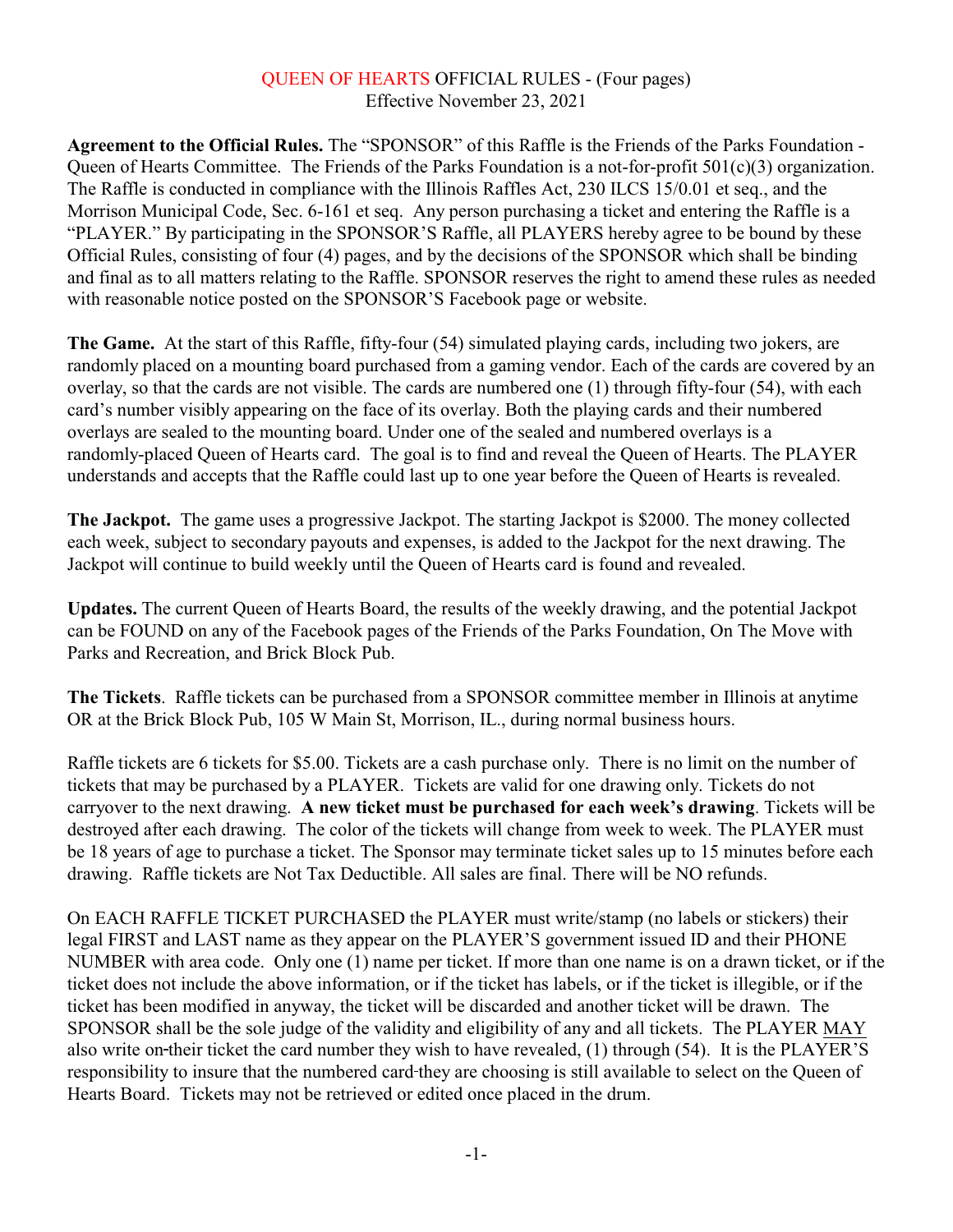**Time and Location of drawing.** The drawing will take place each Thursday at 7:00 p.m. at the Brick Block Pub, 105 W Main St, Morrison, IL, with the first drawing to be held no sooner than January 6, 2022, and weekly thereafter unless closed for holidays, government mandates, or unforseen circumstances. (Cell phone time is used.)

**Regarding the Venue.** K/K INC. II, dba Brick Block Pub, is not responsible in any way for the Queen of Hearts Raffle. No fees, rent, or commission is provided to Brick Block Pub. Brick Block Pub is merely the location of the Raffle. Occupancy limitations are regulated by State and Municipal law.

**Manner of Play.** At the time of each drawing, a SPONSOR committee member will pull one ticket out of the ticket drum and announce the PLAYER'S name. The PLAYER whose ticket is drawn, if present, must come forward within 5 minutes of the drawing. They may then pick which card to reveal on the Board even if different from the card number they may have indicated on their ticket. The SPONSOR committee member will then reveal the card chosen by the PLAYER.

If the winning PLAYER is not present but has indicated on their ticket the card number they wish to have revealed, a SPONSOR committee member will then reveal the numbered card indicated on the ticket. If the selected card has already been revealed, or if the PLAYER has not indicated on their ticket the card they wish to have revealed, a SPONSOR committee member will choose the HIGHEST numbered unrevealed card.

If the revealed card is the Queen of Hearts, the winning PLAYER will win 50% of the Jackpot, up to \$60,000, less secondary payouts and expenses, and subject to taxes. The winner need not be present to win the Jackpot and will be notified of their prize.

If the revealed card is a **Joker**, the winning PLAYER, IF PRESENT, will be awarded a secondary prize of **\$100**. If the revealed card is any other **face card** (Jack, Queen other than Hearts, King), the winning PLAYER, IF PRESENT, will be awarded **\$50**. A PLAYER whose card is drawn but wins no money, IF PRESENT, will be awarded 6 tickets for the next drawing unless there is a draw down to end the game as outlined below.

**Maximum Payout.** In accordance with the Morrison Municipal Raffle Ordinance and State Statute: (a) The maximum combined Jackpot and secondary prizes payout for the entire Raffle is \$60,000. Therefore, anytime the Jackpot reaches or exceeds \$120,000, less all secondary prizes and expenses that have been paid, all tickets sales will cease. At the next drawing, tickets will continue to be drawn until the Queen of Hearts is revealed. (b) The raffle license is valid for one year. In the event that the Queen of Hearts card is not revealed within one year of the license issue date, then prior to the drawing preceding the one year time period, tickets will continue to be drawn until the Queen of Hearts is revealed.

**Taxes.** Winners are responsible for any and all taxes. For all prizes of \$600 or more, the winner will be issued a W2-G. For all prizes of \$1000 or more the winner must complete form IL-5754. For all prizes of \$5000 or more, taxes are also withheld at a Federal flat rate of 24% and Illinois flat tax rate of 4.95%. Form W-2G will show the amount won and the amount of tax withheld. No prize of \$600 or more will be paid until the information required is provided within 48 hours of winning to a SPONSOR committee member, including full Name, Address, and Social Security number. **If a winner is unwilling to provide the W2-G information, the prize will be forfeited and will revert back to Friends of the Parks Foundation.** Tax withholding laws are subject to change without notice and the laws in effect at the time of winning will be followed. All prizes will be paid by check within a timely manner.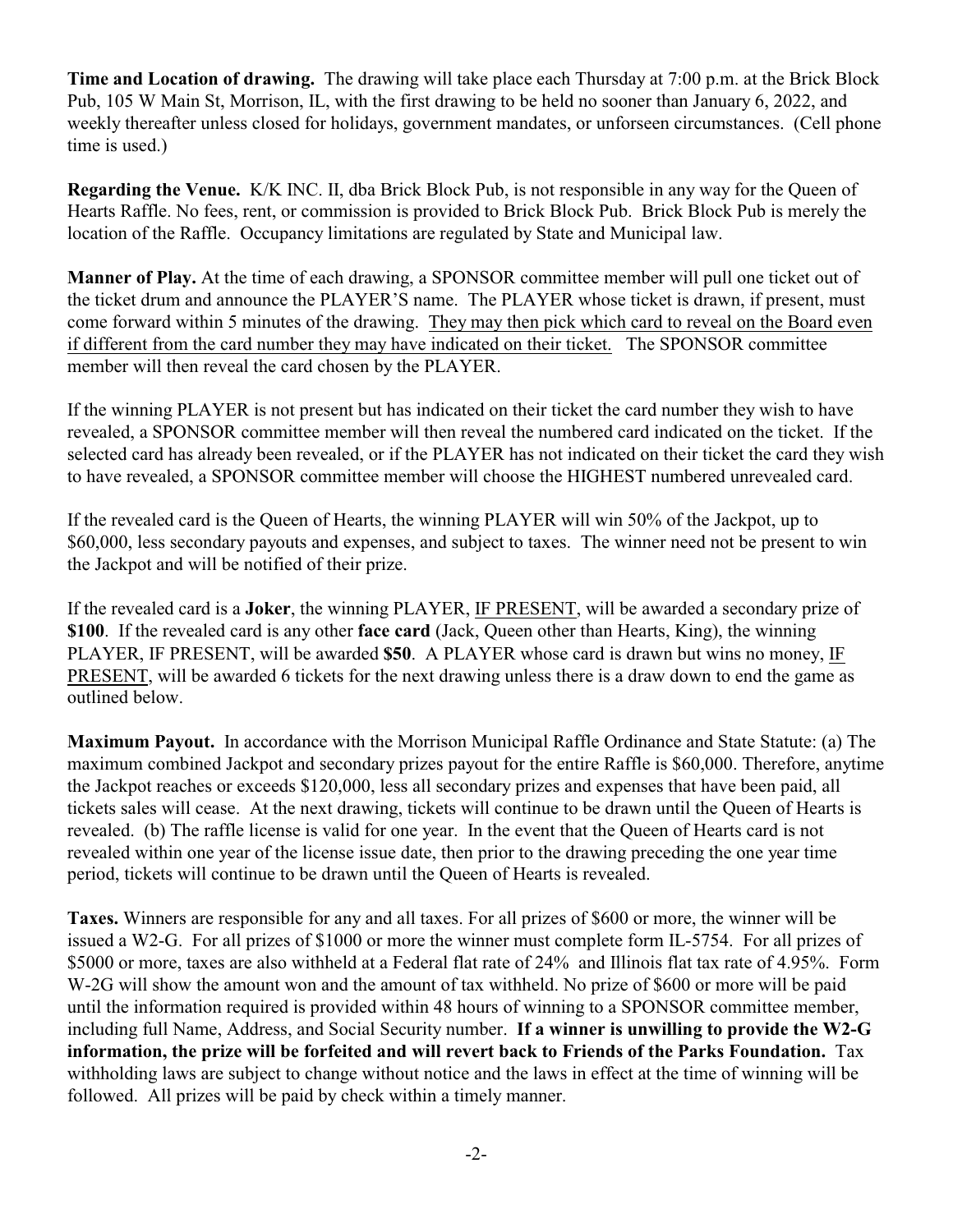**Donation.** A winner may not donate the prize without first taking ownership of the prize, which means the appropriate and required state and federal documents must be completed, signed and issued, and any appropriate taxes withheld.

**Publicity Release.** Each winner, by accepting a prize, grants the SPONSOR, and Friends of the Parks Foundation, and the Queen of Hearts Committee, and On The Move with Parks and Recreation, and K/K INC. II, d.b.a. Brick Block Pub, and their designees and affiliates, full permission, except where legally prohibited, to use such winner's name, address (city & state only), photograph, voice and/or other likeness, and prize information for advertising, trade and promotional purposes without further compensation and without notice, review or approval, in all media now known or hereafter discovered, worldwide and in perpetuity. Each winner shall execute all documents that the SPONSOR, Friends of the Parks Foundation, Friends of the Parks - Queen of Hearts Committee, On The Move with Parks and Recreation, or Brick Block Pub, may require to be signed in connection with this release.

**Ineligible to purchase tickets**. No members of the Friends of the Parks Foundation, the Queen of Hearts Committee, members of On The Move with Parks and Recreation, owners and staff of Brick Block Pub, or the immediate household family members of these listed groups are eligible to purchase tickets or win prizes.

**About.** The Friends of the Parks Foundation, a 501 (c)(3) organization, was founded in 1997. Its mission is to promote public awareness of, and support for, the values of recreation, leisure services, parks, and natural resources as they relate to the constructive use of leisure and to the social stability of the community and the physical and mental health of individuals.

**Contact.** You may contact the Friends of the Parks Foundation at Box 24, Morrison, IL 61270, or morrisonfotp@gmail.com.

**The Queen of Hearts Committee**. The Friends of the Parks Queen of Hearts Committee, i.e., the SPONSOR, are all volunteer members of the Friends of the Parks Foundation. They include individuals who are also members from On The Move with Parks and Recreation, and the owners and staff of Brick Block Pub. No Committee Member receives any compensation for assisting with the Raffle.

**Where the money goes.** Monies raised, after payouts to winners and expenses, are used to fund projects of the Friends of the Parks Foundation, including donations to On The Move with Parks and Recreation.